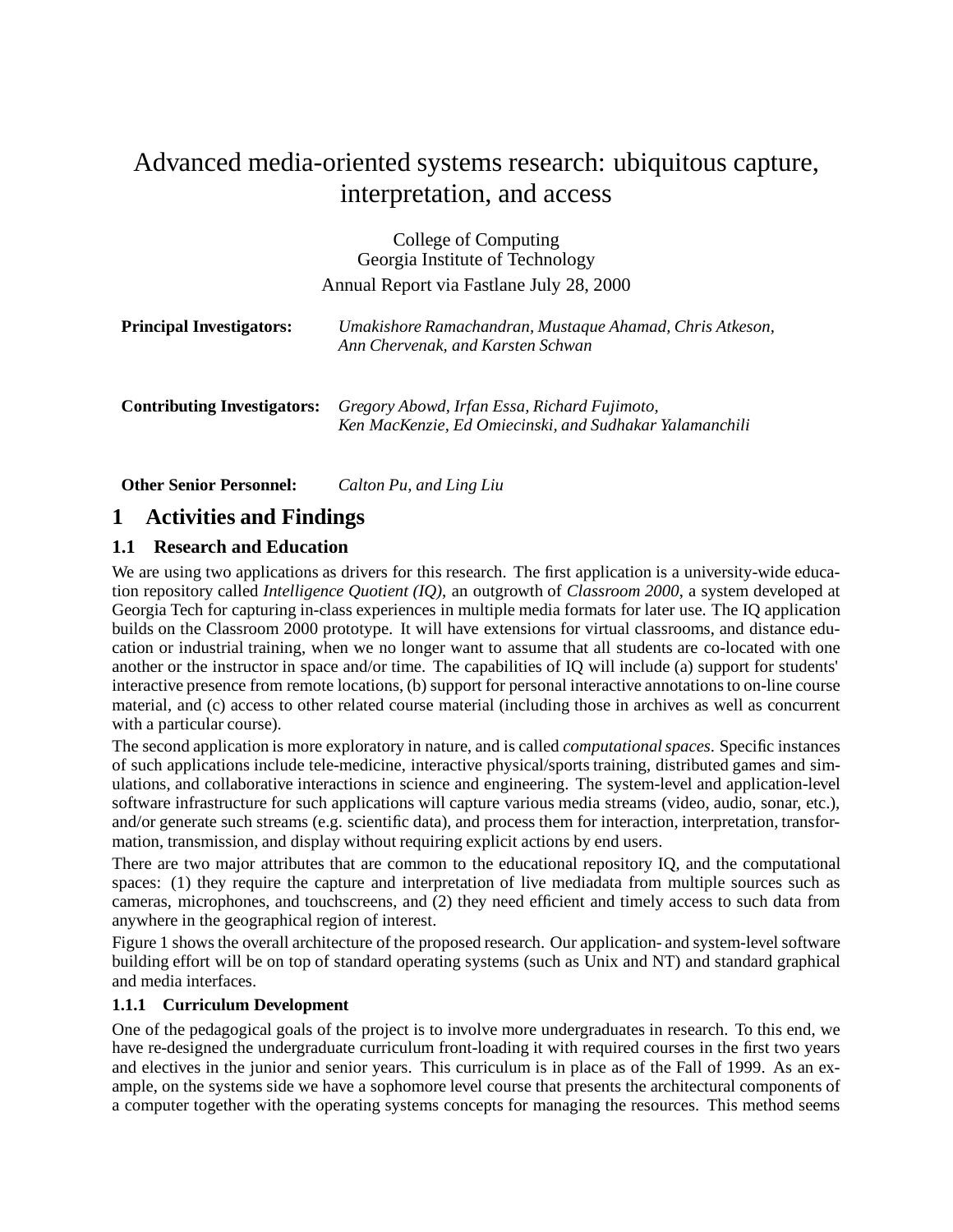

Figure 1: Overall Architecture of the Proposed Research.

very promising in revealing the synergy between hardware and software for the students. This course is followed in the junior year by two courses one in software and the other in hardware. The software course is "Operating Systems Design", wherein we give a tour of Linux operating systems kernel internals, and have the students modify aspects of the kernel (e.g. scheduling) on a standalone processor board (the Skiff personal server designed by our industrial partners Compaq CRL). The hardware course is "Processor Design", wherein we have students design a processor to run JVM in a couple of different styles (a conventional pipelined processor, and a special-purpose design) and compare them quantitatively. These courses should prepare the students to get involved in systems research in their senior year and accomplish significant research artifacts.

## **1.2 Major Findings**

Our grant started September 15, 1999. The activities in the first year have mostly been around developing the systems laboratory and the acquisition of the high-end interactive equipment requested in the proposal. There has been progress along the research front as well on aspects of the proposed research.

We have had a significant number of research results in the scope of the RI project that span cluster computing and support for interaction. These results have often been in partnership with our industrial collaborators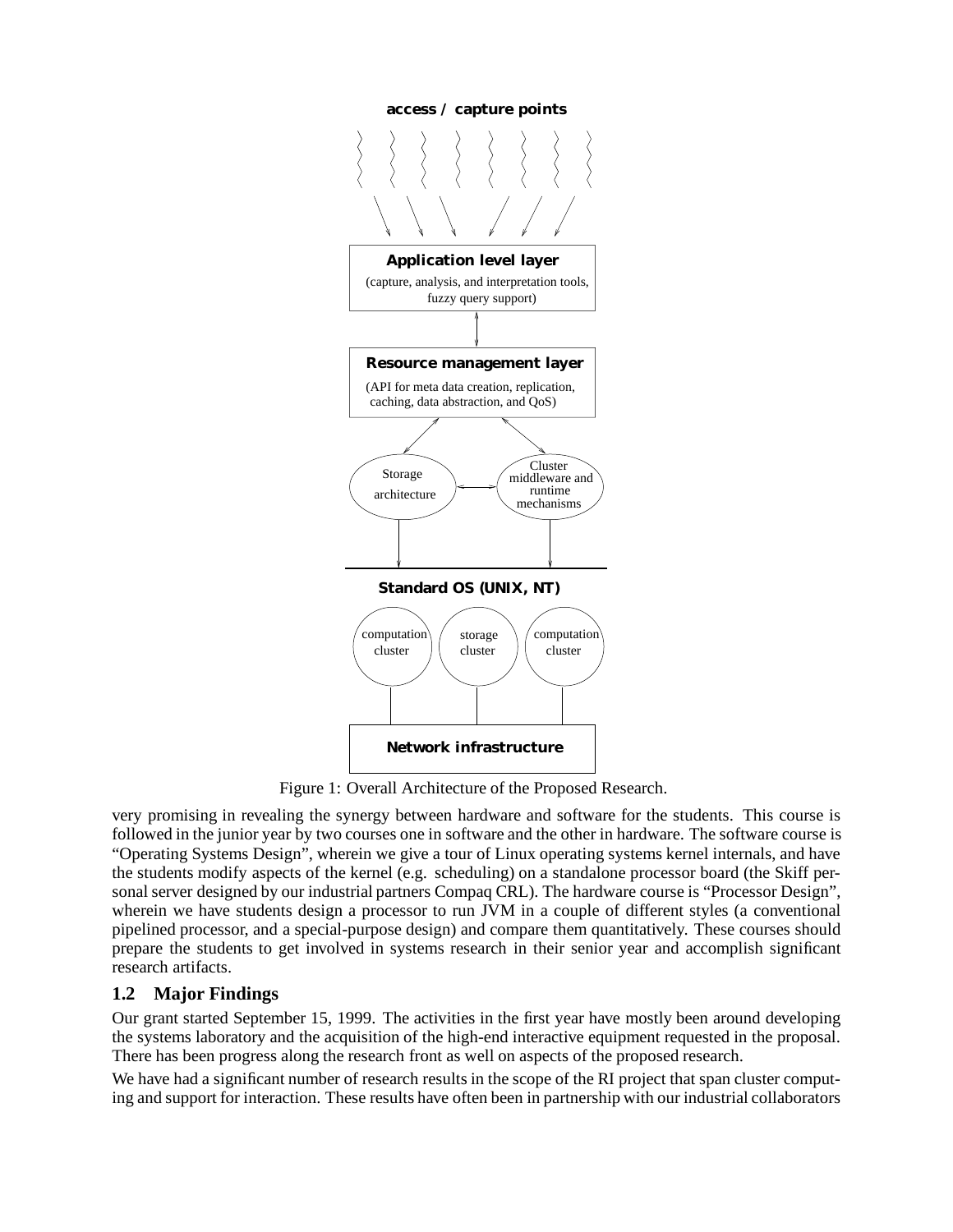such as IBM, Intel, Compaq, and Wind River Systems. The references in the publications portion of this annual report give pointers to some of these results. For a more complete list please visit the project web site at www.cc.gatech.edu/~rama/nsf-ri/

### **1.3 Training and Development**

Several undergraduate and graduate students have been brought on board for this project. They are working on different aspects of the project. Several students have been trained on the Compaq's skiff personal server which is used as one of the capture/access points for multimedia data.

## **1.4 Outreach**

The College of Computing at Georgia Tech has been running a summer intern program (funded by ONR) for promising undergraduate students from Colleges and Universities who do not have the infrastructure to support research in computing. For example, for the summer of 2000, we have participants from Spelman College, University of Puerto Rico, Florida A&M, Talladega College, Morris Brown College, and Morehouse College. The intent is to match these students with faculty and graduate students who can mentor them through an eight-week research project. This program provides the interns with a rich summer research experience, and serves as a port-hole for what awaits them if they decide to go to graduate school.

The labs mentioned above will be made available to such students to enrich their experience at Georgia Tech.

### **1.4.1 Additional Funding**

The NSF RI award has been instrumental in attracting additional personnel funding from industry and federal and state agencies. Here is a partial list:

- K. Schwan, U. Ramachandran, K. Mackenzie, R. Fujimoto, S. Yalamanchili, D. Schimmel, V. Mooney, M. Swaminathan, V. Madisetty (PI), "The Yamacraw Embedded Systems Initiative", State of Georgia, approx. \$500,000, Sept. 1999 - Aug. 2000.
- U. Ramachandran, K. Mackenzie, S. DeWeerth, "A distributed programming infrastructure for integrating smart sensors", Georgia Tech Broadband Institute, \$50,000, July 2000 - June 2001.
- K. Schwan and M. Ahamad, "Object and Agent Technologies for High Performance Interaction", SUN Microsystems, Academic Equipment Grant, Dec. 1999, approx. \$100,000.
- K. Schwan, Calton Pu (PI), Ling Liu, Mustaq Ahamad, Yannis Smaragdakis, "Specialized Infopipes for I/O-Intensive Embedded Systems", DARPA, approx. \$400,000/year, July 2000 - Oct. 2005.
- K. Schwan and B. Plale, "Profiling the Performance of SMP Servers", Intel Corporation, Jan. 1999, approx. \$32,000.
- K. Schwan, C. Pu (PI), L. Liu, M. Ahamad, Y. Smaragdakis, "Specialized Infopipes for I/O-Intensive Embedded Systems", DARPA, approx. \$400,000/year, July 2000 - Oct. 2005.
- K. Schwan, C. Pu (PI), J. Walpole, L. Liu, and D. Steere, "Infosphere: Smart Delivery of Fresh Information", subcontract on runtime quality management, DARPA, approx. \$450,000/year, Jan. 2000 - Oct. 2002.
- U. Ramachandran, "Resource Management Issues in Stampede", COMPAQ CRL, \$20,000, Jan 1999.
- U. Ramachandran, "Ubiquitous Presence", COMPAQ CRL, \$50,000, June 1999 June 2000.
- U. Ramachandran, "Computing on Clusters: Data Abstractions, Runtime Systems, and Resource Management", NSF, \$230,000, Sept 199 - Aug 2002.

## **2 Publications and Products**

## **2.1 Publications**

See the references at the end of this document.

### **2.2 Web Site**

Please visit the project web site at www.cc.gatech.edu/~rama/nsf-ri/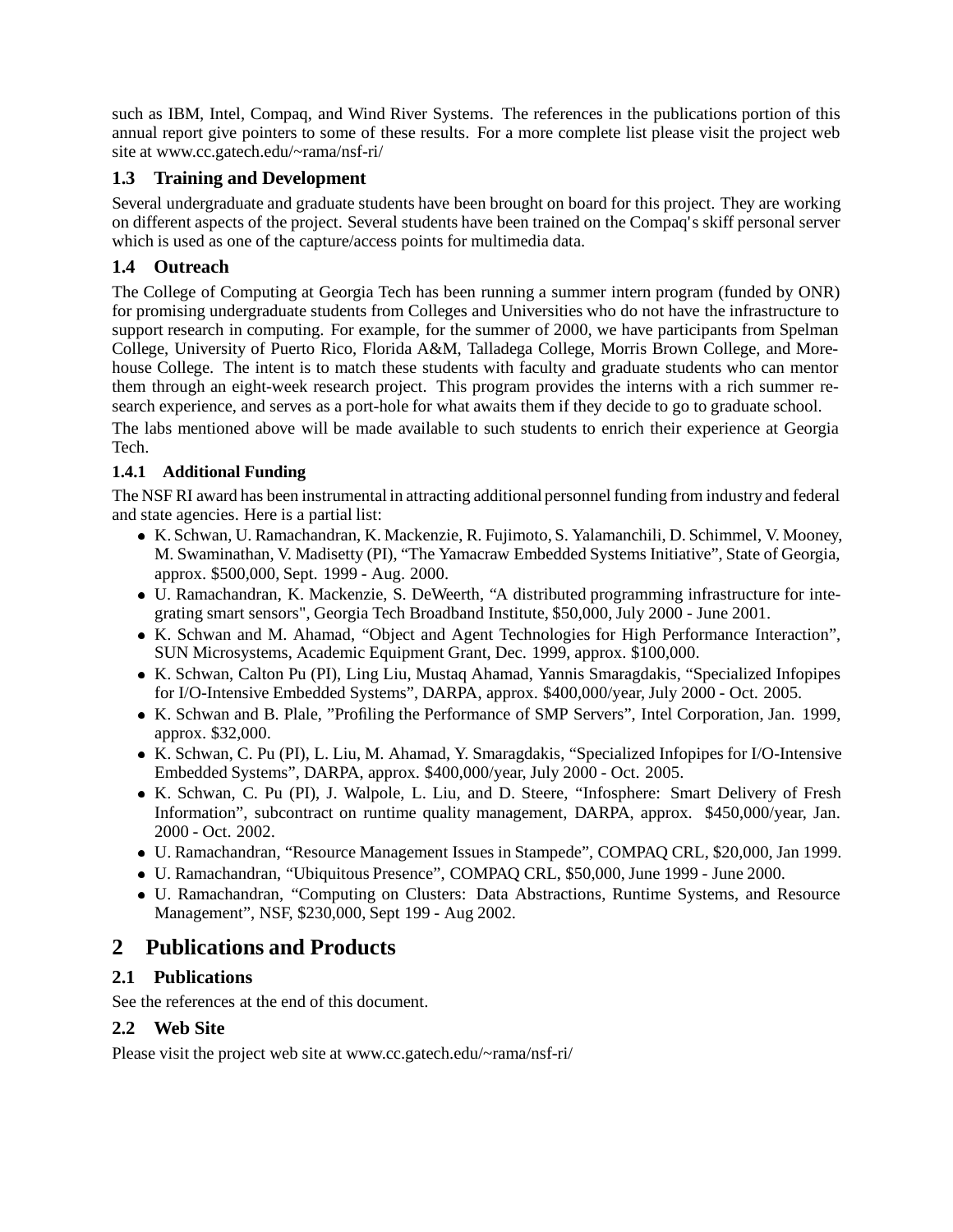## **3 Contributions**

Through the proposed research we expect to make significant contributions in the following areas:

- techniques and algorithms for machine perception of complex human behavior; tools for the ubiquitous capture and access to multimedia information; and techniques for extracting content from and supporting fuzzy queries in aware homes, in educational settings, and in perceptive intelligent kiosks,
- metadata creation to aid in inter-relating independent information streams,
- Quality of Service (QoS) architecture for adapting the application and the allocation of distributed resources to suit the dynamic needs of the applications and the availability of the computational, storage, and communication resources in the system,
- QoS-sensitive distributed middleware for consistency management of the shared computation state to increase performance and availability,
- data organization in multi-level storage hierarchies respecting the real-time capture requirements of interactive streams, and techniques for replication and prefetching to aid in ubiquitous access to captured streams,
- data abstractions and runtime mechanisms for interactive stream-oriented parallel programming on computational clusters, and hardware enhancements to device interfaces for supporting stream-oriented computations,
- runtime mechanisms (such as load balancing, scheduling, and parallelism management) in distributed clusters to support the capture, interpretation, inter-relation, and access to large numbers of simultaneous media streams, and
- design and evaluation of a distributed clustered system in the context of such emerging interactive and computationally intensive application classes.

#### **3.1 Human Resources**

We have roughly 25 graduate students, 10 undergraduate students, 4 research scientists, and 1 post doctoral fellow working in areas related to this project. Of these 1 research scientist (Beth Plale), three graduate students (Vernard Martin, Durga Devi Mannaru, and Tianying Chang), and two undergraduates (Hua Yang, Shweta Humad) are from under-represented groups. With the funding available from this award we have hired a part-time research scientist (Matt Wolfe) who has been overseeing all the equipment acquisitions for this year. We have also hired an undergraduate research assistant (Matt Wolenetz) to help with overseeing the inventory of acquisitions being made for the project, and enable their use by the project participants. We plan to hire a research scientist fully dedicated for this project in the coming year.

Several students have been trained on the Compaq's skiff personal server which is used as one of the capture/access points for multimedia data. Besides, software artifacts developed as part of the project are being used in graduate and undergraduate courses thus infusing research back into the curriculum.

#### **3.2 Laboratory and Testbed Development**

As part of the matching commitment to the NSF RI award, the College of Computing has made additional lab space available for housing the high-end interaction devices. The College also partly bore the cost of renovating the space to accommodate the equipment. The renovation is mostly complete. The present layout has 2 large labs abutting each other, and connected by a sliding glass door. The first lab is more traditional and hosts workstations for use by students. This lab also houses a 17-node cluster (each node is an 8-way SMP using 550 MHz Pentium III processor) which was donated by Intel. The second lab will house the high-end interaction devices such as an Immersadesk, and a video wall. The NSF RI equipment will be made available to users via these two labs. The users include faculty, research scientists, post-docs, and students (both graduate and undergraduate), from the College of Computing and elsewhere on campus. The equipment acquisition for year one is in progress and we expect the labs to be fully operational with the new acquisitions by the end of the summer.

In the proposal, we mention that the techniques we develop in this project will be deployed in several application testbeds. One such testbed being developed as part of the *aware home* project at Georgia Tech is the "Broadband Institute Residential Laboratory". This laboratory is now in place as of April 2000 for experimentation. One of our industrial partners (Compaq CRL) is developing instances of embedded computing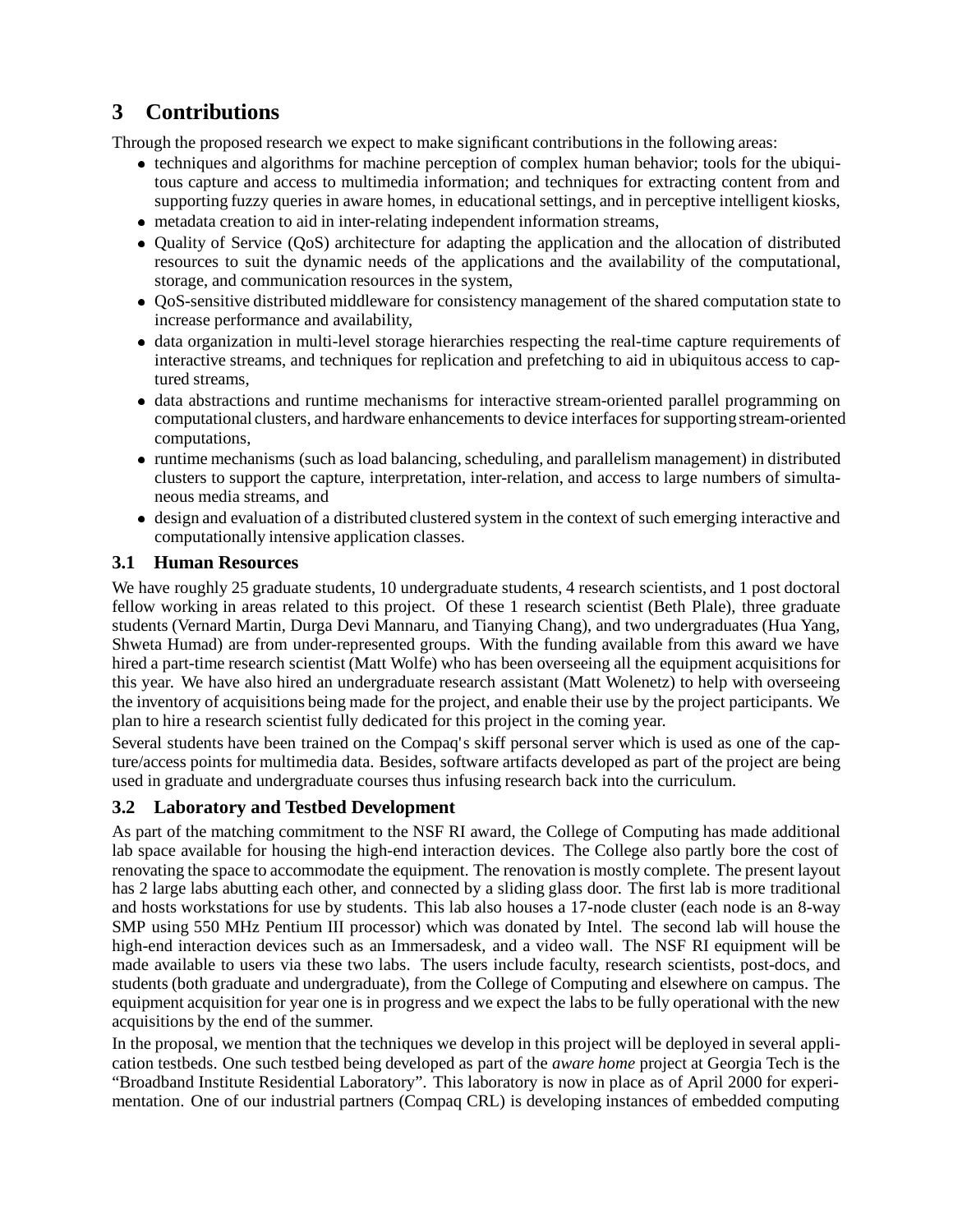devices (such as the Skiff personal server http://www.crl.research.digital.com/projects/personalserver/default.htm). We will incorporate such devices in the application testbeds, and use the testbeds to evaluate our techniques.

#### **3.3 Equipment Acquisition**

The following acquisitions have been made for the first year to increase the infrastructure of the college and the institute. The acquisitions use both the NSF RI funding and the matching funds from the Georgia Institute of Technology.

- Upgraded our 16 processor Origin 2000 to a 16-processor Onyx2 with an IR3 graphics pipeline, digital video and audio inputs and outputs, and a full graphics visualization console.
- Purchased an Immersadesk R2 from Fakespace systems, along with a high-bandwidth video extender from lightwave communications to allow us to drive the desk from long distances.
- Upgraded the networking infrastructure to Cisco switches with 128 GB non-blocking backplanes to allow for gigabit or higher connectivity between the different pieces of research equipment (scheduled for early summer 2000).
- Engineered a large-format data wall, with a 2x2 array of 50" Plasma displays, embedded cameras for interaction, integrated room audio system, and a centralized control system to allow easy user access (scheduled for summer 2000).

## **4 Special Requiements**

#### **4.1 Plans for the Coming Year**

We will continue to develop technologies for distributed access, capture, and interpretation of data from a variety of sources. Projects such as Infosphere and Stampede that are allied to the theme of the RI award help develop these technologies using the research equipment being acquired. We will also deploy many of these technologies in testbeds such as the *Aware home*, and instrumented classrooms.

## **References**

- [1] Nissim Harel, Vivekanand Vellanki, Ann L. Chervenak, Gregory Abowd, and Umakishore Ramachandran. Workload of a Media-Enhanced Classroom Server. *Proceedings of IEEE 2nd Annual Workshop on Workload Characterization*, October 1999.
- [2] K. Knobe, J. M. Rehg, A. Chauhan, R. S. Nikhil, and U. Ramachandran. Dynamic Task and Data Parallelism Using Space-Time Memory. In *SC99*, December 1999.
- [3] R. S. Nikhil and U. Ramachandran. Garbage Collection of Timestamped Data in Stampede. in *Principles of Distributed Computing (PODC 2000)*, July 2000.
- [4] J. M. Rehg, K. Knobe, U. Ramachandran, and R. S. Nikhil. Integrated task and data parallel support for dynamic applications. *Journal of Scientific Programming*, pages 289–302, 1999.
- [5] Vivekanand Vellanki and Ann L. Chervenak. A Cost-Benefit Scheme for High-Performance Predictive Prefetching. *Proceedings of Supercomputing '99 Conference*, November 1999.
- [6] G. Brostow and I. Essa. Motion-based video decompositing. In *Proceedings of IEEE International Conference on Computer Vision 1999 (ICCV'99)*, pages 8–13, Corfu, Greece, 1999. IEEE Computer Society.
- [7] A. Chervenak, V. Vellanki, I. Yanasak, N. Harel, R. Rodenstein, G. Abowd, J. Brotherton, and K. Ramachandran. A scalable workload model of media-enhanced classrooms. Technical Report GIT-CC-99-06, College of Computing, Georgia Institute of Technology, 1999.
- [8] Kidd. C., G. Abowd, C. Atkeson, I. Essa, B. MacIntyre, E. Mynatt, T. Starner. The Aware Home: A Living Laboratory for Ubiquitous Computing Research In *Proceedings of Second International Workshop on Cooperative Buildings 1999*, Editors, Streitz, J. Siegel, V. Hartkopf, S. Konomi, Pittsburgh. LNCS 1670. Springer: Heidelberg, Pittsburgh, PA, October 1999.